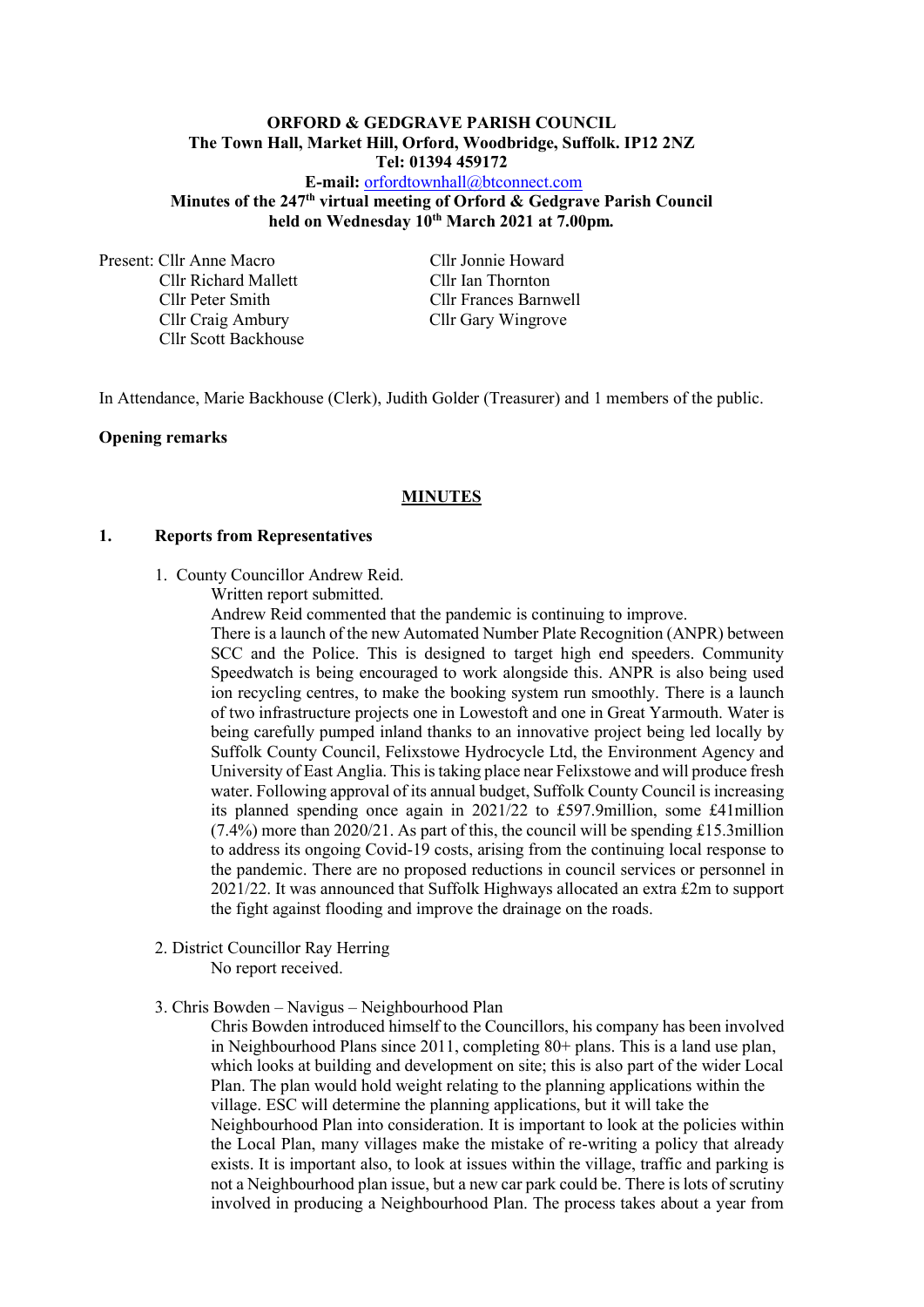the initial draft plan being produced to it being approved.

Cllr Howard asked if OGPC should undertake to complete a Neighbourhood Plan. Chris Bowden commented that he is not sure of the full extent of the issues within the village. The Local Plan and the AONB restrictions allow a small amount of growth within the village. The issues within the village should be thought about carefully.

Cllr Howard commented that there are a lot of conversions within the village, a property is purchased and then altered. There is also some infill of properties. Chris Bowden said that there appears to be a lot of second homes in the area, which is small scale work. The AONB gives some protection to the village.

Andrew Reid arrived 7.18pm.

Cllr Smith asked if the proposed cost for a Neighbourhood Plan is in the region of £10,000 and takes around two years to complete.

Chris Bowden replied that the time to complete the plan may vary. ESC will pay for the referendum. The cost depends on the size of the document. Funds are available to assist with this, of up to  $\text{\pounds}10,000$ . The PC may also apply for funding towards the Housing Needs Survey.

Cllr Macro thanked Chris Bowden for attending.

Chris Bowden left at 7.20pm.

Refer to Item 1.1 for Andrew Reid's report.

Andrew Reid left at 7.26pm.

## **2. Apologies for absence:**

Cllr Smy, Cllr Barnwell, and Cllr Iliff.

# **3. Acceptance of Apologies**

The Councillors all agreed to accept the apologies.

# **4. Declarations of interest:**

Cllr Wingrove – Relative of resident querying speeding on Raydon Lane. Cllr Howard – Neighbour of the planning application site.

### **5. Applications for dispensation:**

Cllr Wingrove to allow discussion on Raydon Lane.

## **6. It was agreed that the minutes of the 246 th Parish Council (PC) meeting held on the 10th February 2021 be accepted as a true record.**

## **7. Matters arising from the 246 th PC meeting on the 10th February 2021.**

7.1 Quiet Lanes – Cllr Barnwell sent an email to the Clerk stating 'the PC indicated that it would want a public meeting in person if possible. If we continue now, we will need to hold the open parish meeting by 30 July, which hopefully will be possible, but a Zoom meeting will be acceptable if for any reason we are still in Lockdown. Snape PC Chair has offered to come and speak to the PC if that would be helpful.

7.2 Climbing Dome – Cllr Macro reported that the Clerk had organised the refund of the donations for the Climbing Dome, but since this has happened a member of the village has kindly offered £5,000 towards the project. The total cost for the dome is £6,950 + VAT. Andrew Reid has been contacted and he has re-allocated his funding to another cause. The Sports and Social Club may be able to offer the £500 as before, the Flower Show funding has now been transferred to the Pump area. The outstanding amount the PC would need to find is £1,500 at the most.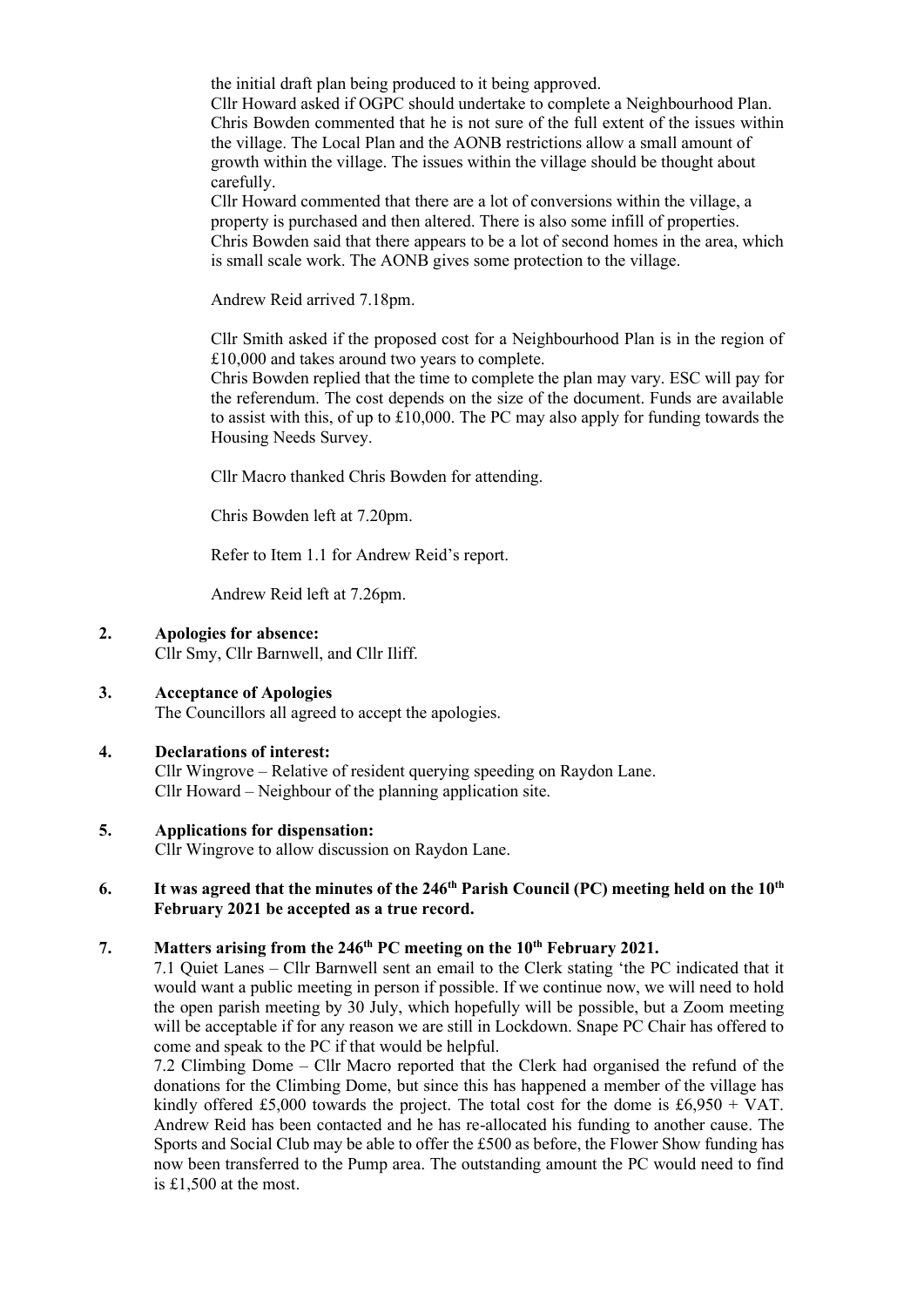The Treasurer commented that if the PC was lucky enough to be given such a significant donation then they should find the rest of the money from the reserves.

All agreed to purchase the Climbing Dome.

ACTION: Clerk to contact Caloo to progress with the purchase.

7.3 Pump Area – Cllr Smith reported that the Flower show and a resident of Pump Street have agreed to cover the cost of tidying the Pump Area. Long lasting bricks are to be placed on the site, and the Gardening Club are to upkeep the planters.

Cllr Macro commented that Adnams had been approached for a grant towards the pump area and the result from the application would not be known until April. If successful it is suggested that the money purchases some new planters for the site.

It was agreed to continue to have the Pump Area tidied if the donations are given.

ACTION: Cllr smith to give the go ahead for the work, and to keep the PC updated of progress.

7.4 Recreation Ground – Cllr Macro reported that the dragon's teeth had been placed at the recreation ground to replace the broken ones. A solution to put around the bottom of the wood to prevent this being damaged by the strimmer is being sought. The wooden post on the seesaw is to be replaced this weekend.

7.5 Traffic Management – Cllr Smith reported that he had spoken with two local landowners regarding the possibility of renting a piece of ground to place a car park on; both decided this would be inappropriate due to the possible leakage of oil etc from the vehicles which would contaminate the land.

Further information on Item 11.5.

7.6 Ice-cream and Fish & Chip Tenders – The Clerk reported that she has sent three tenders out for the ice cream sites, with one confirming they would not be tendering. No Fish & chip Tenders were sent out. Discussion to take place in the In Camera section of the meeting. 7.7 Correspondence from member of the public re the residents parking in Quay Street – Cllr smith reported that a response from the PC had been sent.

#### **8. Contributions by members of the public.** None

### **9. Finance**

9.1 The Council received and approved the 'payments for approval'. The payments for approval are Mark Thacker – £30, James Russell – £90, Total £120.00. The wages total for the month is £1134.12; also, the grass cutting from Norse is £203.94. The payments were approved by all the Councillors.

### **10. Planning**

DC/21/0692/FUL & 0693/LBC – Bell House, Quay Street, Orford, IP12 2NU Infilling existing rear recessed porch, minor internal and external alterations to aid circulation and room definition all as set out in the enclosed design and access statement and heritage statement online. Alterations to modern parts of existing grade 2 listed building, including raising of internal door between kitchen and dining room, replacement of modern beams and change of modern fenestration in the kitchen, relocation of external French doors with side lights, landscaping works, alterations to pergola. It was agreed by all the Cllr Wingrove should look at the planning application and send a suitable response to the Clerk for submission to ESC.

### **Other notifications:**

# **11. Parish Council Business: -**

**(1) AOCP**

The Clerk reported that Cllr Barnwell had sent an email ahead of the meeting and this stated that there have been no developments, but the EA is due to provide an update in the course of this month.

ACTION: Cllr Barnwell to update the Council at the next meeting.

**(2) Strimmer (Groundsman's equipment)**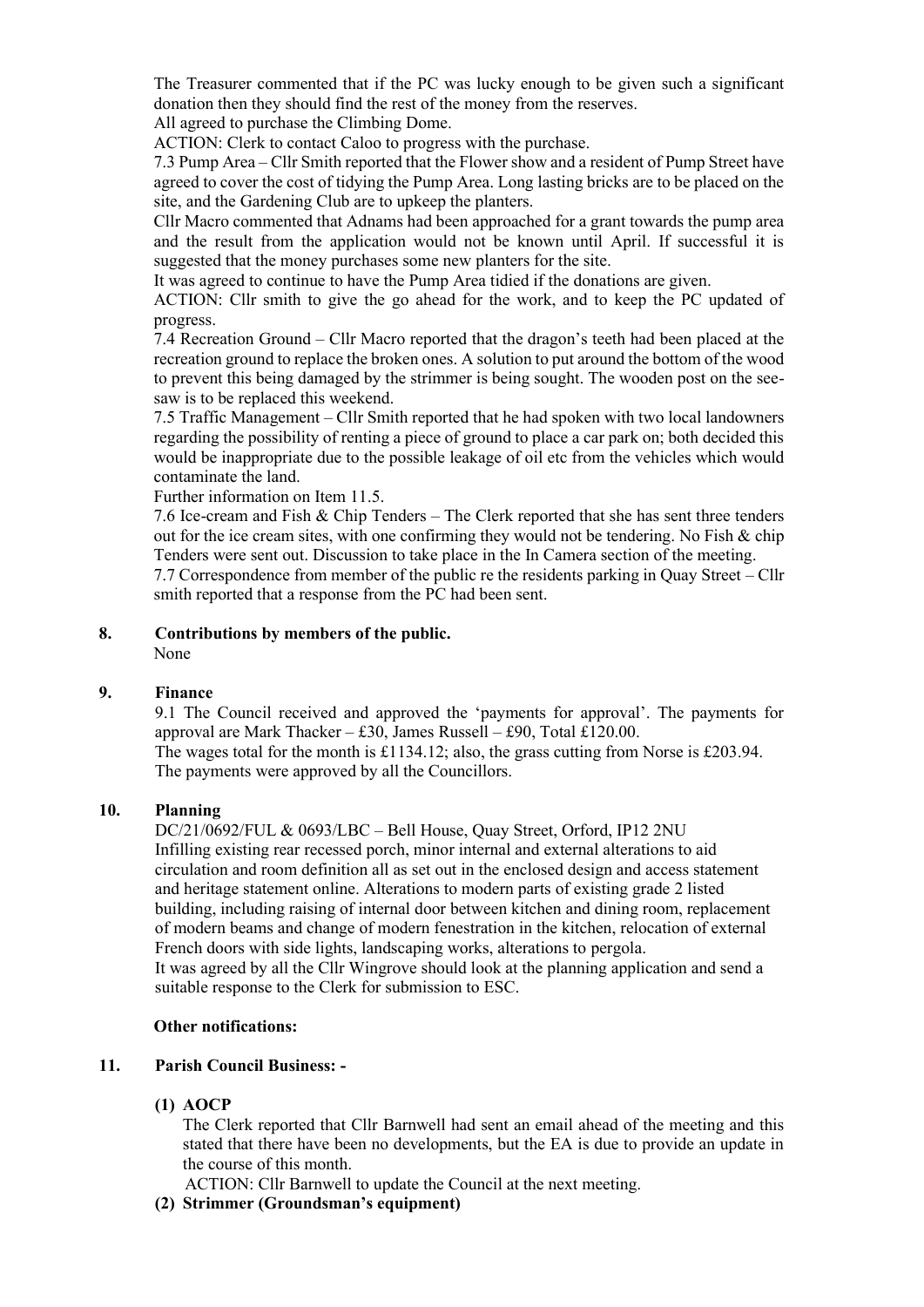Cllr Macro reported that when the strimmer and lawnmower had been taken to have the annual service, it was mentioned that the strimmer needs quite a bit of work done, a new clutch being part of it. It is estimated the cost of this to be £150. The Clerk has been doing some research into a new strimmer and has looked at a particular Stihl strimmer, that has a engine control on the handle, at the moment the cost of this is £315.00 + VAT. The Councillors all agreed to purchase the new strimmer.

ACTION: Clerk to organise the invoice and payment of the new strimmer.

## **(3) The Garage Site**

Cllr Smith reported that negotiations are continuing regarding the commercial site at the garage site.

ACTION: Cllr Smith to continue to update the PC on the progress.

### **(4) Grass cutting**

The Clerk commented that the grass cutting of the village green and the recreation ground costs are quite high. Would it be sensible to get a quote for a cutting service to do the work as and when required?

All agreed to gain some quotes for the grass cutting, also to clarify what Village Greens are cut.

ACTION: Clerk to ask Norse where the village green areas are that they cut. Cllr Macro to organise a couple of quotes for cutting the sites.

### **(5) Traffic Management**

Cllr Smith reported that following on from the meeting with SCC and Andrew Reid an estimate of the costs has been received; this amount is £15,837.47. The work quoted for includes some painting of yellow lines. The changes of the timings on the yellow lines also needs to be quoted for. A detailed breakdown of the costs has been requested.

Cllr Thornton mentioned that the car park had been measured, and the bottom section, if it were to be white lined, would give 54 car spaces, 2 coach spaces and 13 spaces for the sailing club. If the white lining was completed it would enable more spaces for cars. If the enforcement encouraged more people to park in the car park, maybe the NOTT could contribute towards the new signage with the parking limits on.

Cllr Smith reported that new signage directing cars to the car park could be sited at the entrance to the village. This would increase the amount of traffic in Quay Street.

Cllr Thornton commented that the NOTT could contribute to the cost of these signs as well as they would be receiving more income from the car park.

Cllr Smith commented that he had spoken with the parking enforcement officer who has agreed to attend the village during bank holidays and weekends.

ACTION: Cllr Smith to write a report for the Village Voice warning the residents of the visits from the parking enforcement officers.

### **(6) Annual Parish Meeting**

Cllr Macro reported that the date for the APM is the  $19<sup>th</sup>$  May 2021. It will be possible to have this virtually or a small meeting of 30 people. This could be held as a hybrid meeting with some meeting face to face and some online.

ACTION: Clerk to monitor the information from SALC.

# **12. Correspondence**

### **Resident – a tabletop sale on the village green near the shop**

The Clerk reported that a resident had enquired whether a single table could be placed on the village green to sell jigsaws for donations to the Church. After some discussion it was agreed to suggest the tabletop sale in the Church yard. If the PC allowed the tabletop sale on the village green, it may set a precedent for others.

ACTION: Clerk to contact the resident and state the PC's response.

## **Resident – traffic speed on Raydon Lane**

The Clerk read out an email from a resident of Raydon Lane. There have been many speeding vehicles on the lane past her house, this is a dangerous area due to the Rectory Road junction and many people walking or cycling along the lane. It mentioned the need to move the speed signs or introduce a 20mph limit.

Cllr Thornton said that 20mph would not be viable in the village.

Cllr Ambury asked if the speed sign was moved would this make a difference?